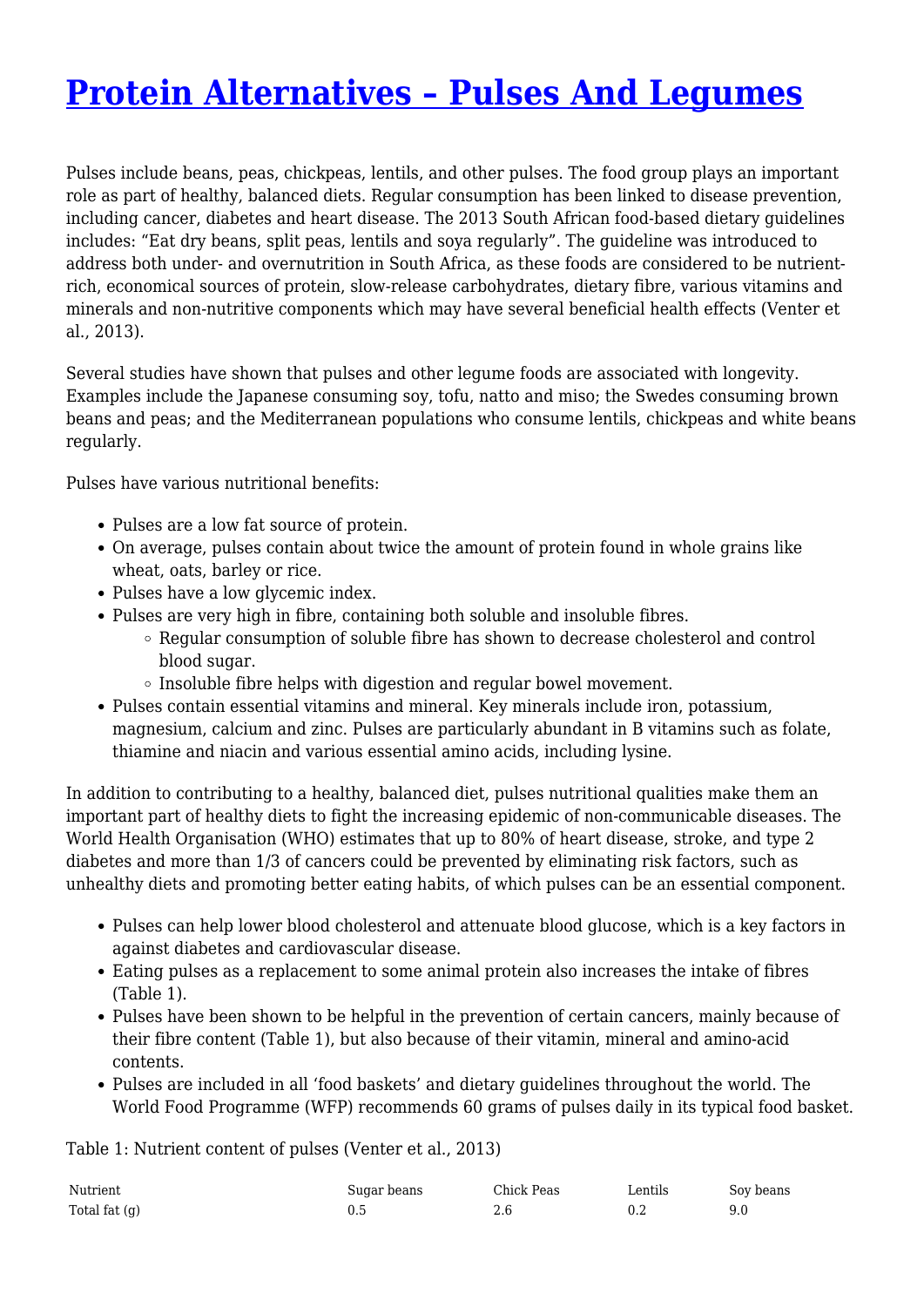| Protein $(q)$        | 7.1  | 8.9  | 8.6  | 16.6 |
|----------------------|------|------|------|------|
| Carbohydrate (g)     | 19.5 | 20.8 | 13.7 | 4.8  |
| Magnesium (mg)       | 32   | 49   | 27   | 102  |
| Potassium (mg)       | 55   | 48   | 27   | 86   |
| $\Gamma$ Iron $(mq)$ | 368  | 291  | 270  | 515  |

### Table 2: Fibre content of pulses and other sources of fibre (FAO, 2016)

|                       | Serving      | Fiber $(g)$ | % daily value* |
|-----------------------|--------------|-------------|----------------|
| Navy bean             | 1 cup cooked | 19.1        | 76             |
| Split pea             | 1 cup cooked | 16.3        | 65             |
| Lentil                | 1 cup cooked | 15.6        | 62             |
| Pinto bean            | 1 cup cooked | 15.4        | 62             |
| Chickpea              | 1 cup cooked | 12.5        | 50             |
| Bran Flakes           | 1 cup dry    | 7.1         | 28             |
| Whole wheat spaghetti | 1 cup cooked | 6.3         | 25             |
| Whole wheat bread     | 2 slices     | 3.8         | 15             |

\*Recommended daily value: 25 grams fibre/day

## **Protein quality**

The protein content of pulses typically ranges from 20% to 30%. However, for food labelling purposes, protein content claims are based not only on quantity but also on quality, or nutritional value, of the protein in the food product.

The Protein Digestibility Corrected Amino Acid Score (PDCAAS) value of a food is a product of the amino acid score and the percent true protein digestibility of the specific food. PDCAAS values for pulses are shown in Figure 1 and compared with casein.

Protein quality of foods is further dictated by their limiting essential amino acid content. However, combining pulses with other plant-based protein sources such as cereal grains can generate a more complete protein. Products containing a combination of plant protein sources can improve protein quality due to their complementary amino acid profiles. For example, the protein in pulses is higher in lysine and lower in sulphur-containing amino acids, while cereal grains such as wheat or rice are lower in lysine and higher in sulphur-containing amino acids. The optimal addition of lentils, black beans or peas to either wheat or rice dishes will increase the overall PDCAAS values ranging from 0.43 and 0.64 in the individual pulse or cereal to 0.71 and 0.75 in the blends (www.pulsecanada.com). Locally, legumes are a valuable source of lysine-rich protein, complementing maize as the staple food of most South Africans.